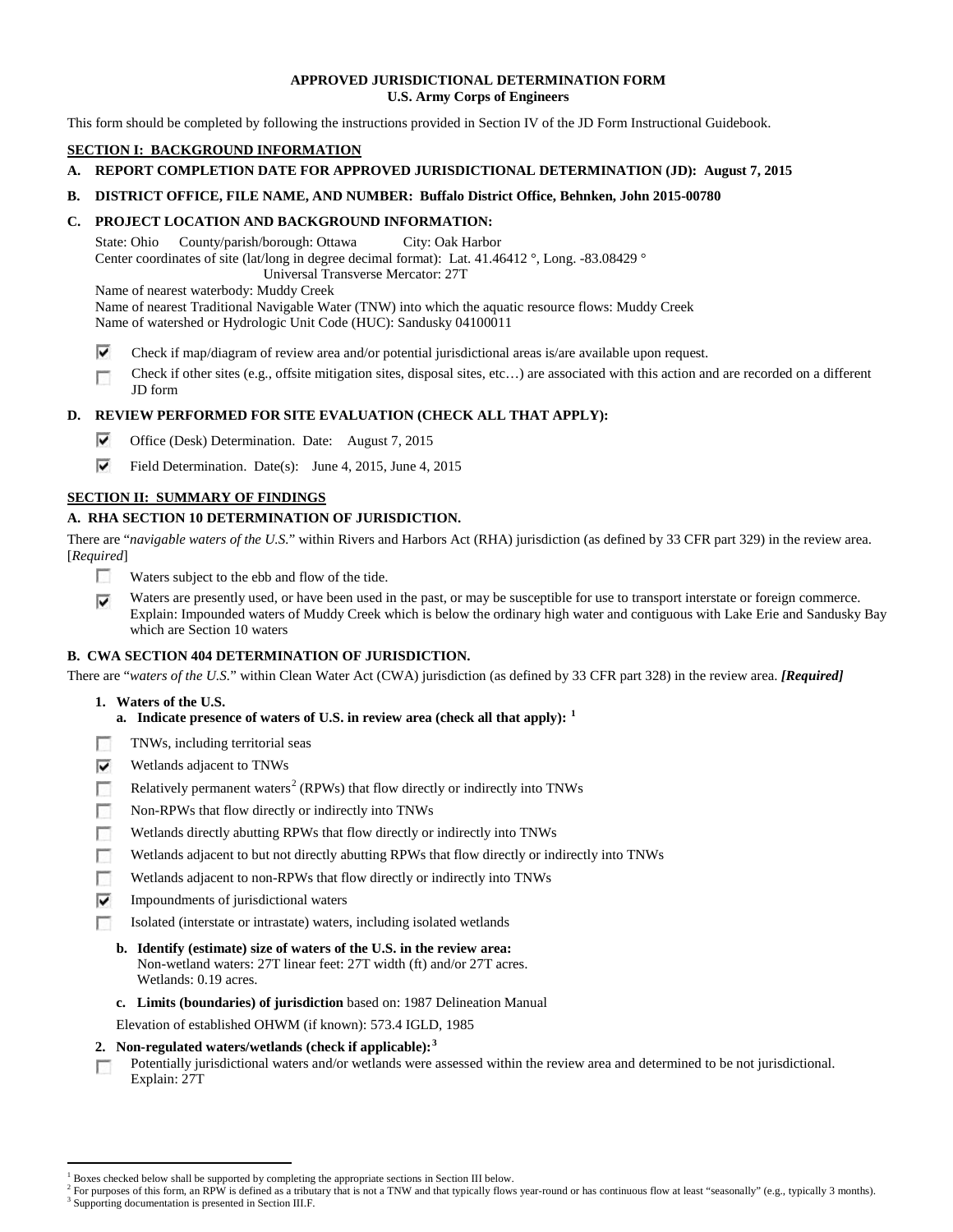### **SECTION III: CWA ANALYSIS**

# **A. TNWs AND WETLANDS ADJACENT TO TNWs**

## **The agencies will assert jurisdiction over TNWs and wetlands adjacent to TNWs. If the aquatic resource is a TNW, complete Section III.A.1 and Section III.D.1. only; if the aquatic resource is a wetland adjacent to a TNW, complete Sections III.A.1 and 2 and Section III.D.1.; otherwise, see Section III.B below**.

### **1. TNW**

Identify TNW: Muddy Creek per 33 CFR 329.11

Summarize rationale supporting determination: This portion of Muddy Creek is contiguous with Sandusky Bay and Lake Erie and below the ordinary highwater of Lake Erie (573.4 IGLD, 1985). Lake Erie and Sandusky Bay were previously determined to be Section 10 waters in the USACE Buffalo District per a December 19, 2007 jurisdictional determination of navigable waters under Section 10 of the Rivers and Harbors Act of 1899. A list of these waters is posted on the Buffalo District's regulatory website at http://www.lrb.usace.army.mil/regulatory/waterway\_oh.pdf.

## **2. Wetland adjacent to TNW**

Summarize rationale supporting conclusion that wetland is "adjacent": The wetland is an impounded water Muddy Creek and is now adjacent to Muddy Creek, remains hydrologically connected to Muddy Creek via a culvert and below 573.4 IGLD, 1985. Aerial Photographs from 1950, 1957, 1970 and 1977 indicate the area was previoulsy open and continuous with Muddy Creek.

### **B. CHARACTERISTICS OF TRIBUTARY (THAT IS NOT A TNW) AND ITS ADJACENT WETLANDS (IF ANY):**

**This section summarizes information regarding characteristics of the tributary and its adjacent wetlands, if any, and it helps determine whether or not the standards for jurisdiction established under Rapanos have been met.** 

**The agencies will assert jurisdiction over non-navigable tributaries of TNWs where the tributaries are "relatively permanent waters" (RPWs), i.e. tributaries that typically flow year-round or have continuous flow at least seasonally (e.g., typically 3 months). A wetland that directly abuts an RPW is also jurisdictional. If the aquatic resource is not a TNW, but has year-round (perennial) flow, skip to Section III.D.2. If the aquatic resource is a wetland directly abutting a tributary with perennial flow, skip to Section III.D.4.**

**A wetland that is adjacent to but that does not directly abut an RPW requires a significant nexus evaluation. Corps districts and EPA regions will include in the record any available information that documents the existence of a significant nexus between a relatively permanent tributary that is not perennial (and its adjacent wetlands if any) and a traditional navigable water, even though a significant nexus finding is not required as a matter of law.**

**If the waterbody[4](#page-1-0) is not an RPW, or a wetland directly abutting an RPW, a JD will require additional data to determine if the waterbody has a significant nexus with a TNW. If the tributary has adjacent wetlands, the significant nexus evaluation must consider the tributary in combination with all of its adjacent wetlands. This significant nexus evaluation that combines, for analytical purposes, the tributary and all of its adjacent wetlands is used whether the review area identified in the JD request is the tributary, or its adjacent wetlands, or both. If the JD covers a tributary with adjacent wetlands, complete Section III.B.1 for the tributary, Section III.B.2 for any onsite wetlands, and Section III.B.3 for all wetlands adjacent to that tributary, both onsite and offsite. The determination whether a significant nexus exists is determined in Section III.C below.**

#### **1. Characteristics of non-TNWs that flow directly or indirectly into TNW**

**(i) General Area Conditions:** Watershed size: 27T 27T Drainage area: 27T 27T

> Average annual rainfall: 27T inches Average annual snowfall: 27T inches

#### **(ii) Physical Characteristics:**

- (a) Relationship with TNW:
	- Tributary flows directly into TNW. n
	- Tributary flows through 27T tributaries before entering TNW.

Project waters are 27T river miles from TNW. Project waters are 27T river miles from RPW. Project waters are 27T aerial (straight) miles from TNW. Project waters are 27T aerial (straight) miles from RPW. Project waters cross or serve as state boundaries. Explain: 27T

Identify flow route to TNW<sup>[5](#page-1-1)</sup>: 27T Tributary stream order, if known: 27T

(b) General Tributary Characteristics (check all that apply):

**Tributary** is: Natural

- Artificial (man-made). Explain: 27T
- $\sim$ Manipulated (man-altered). Explain: 27T

<span id="page-1-0"></span> $4$  Note that the Instructional Guidebook contains additional information regarding swales, ditches, washes, and erosional features generally and in the arid West.<br><sup>5</sup> Flow route can be described by identifying, e.g., tri

<span id="page-1-1"></span>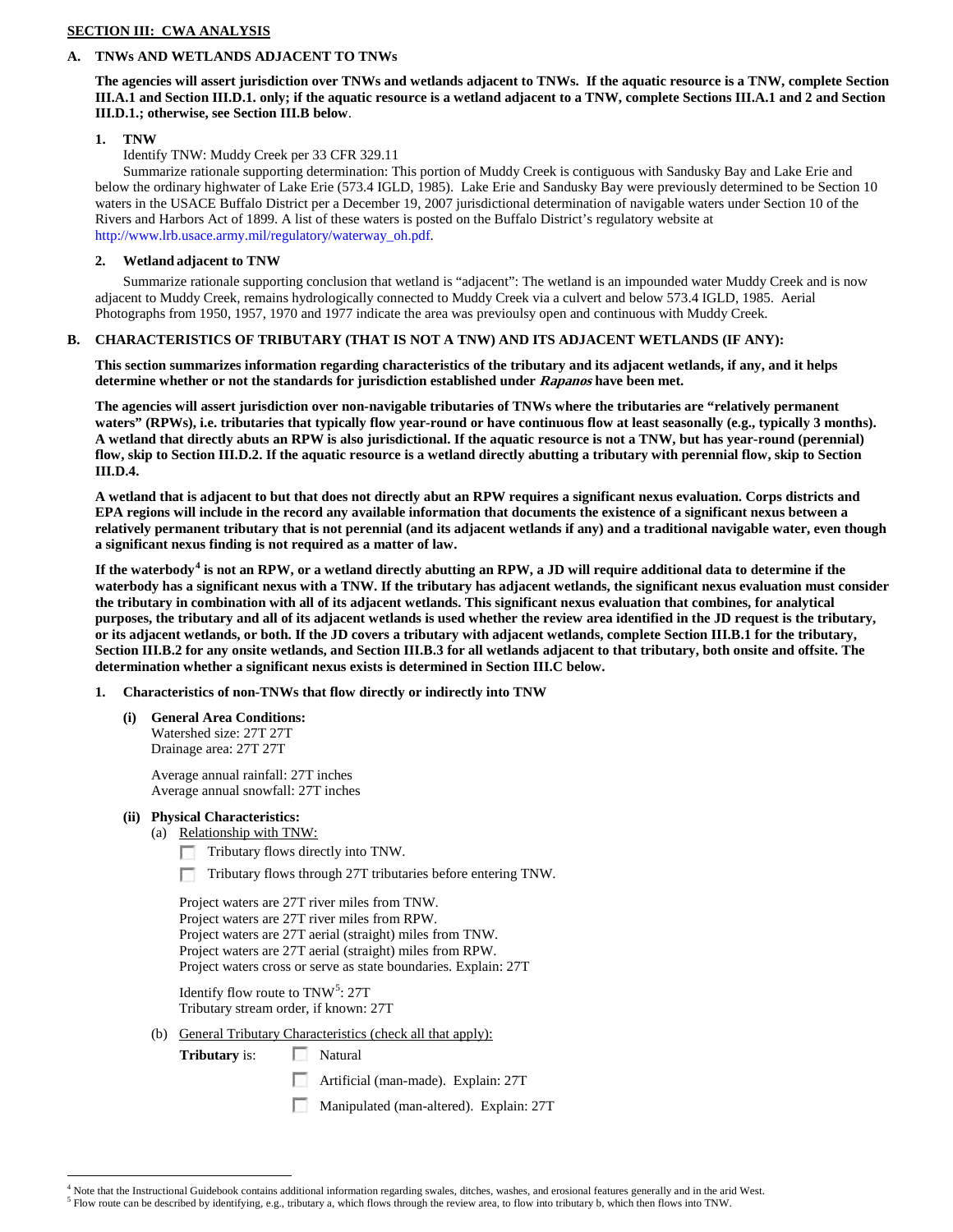|  |                                                                                                                                                                                                                                                                                                                                                                                                                                                                                             | Average width: 27T feet<br>Average depth: 27T feet<br>Average side slopes: 27T                                                                                                                                                                                                                                                                      |  | Tributary properties with respect to top of bank (estimate):                                                     |                                    |                                                         |  |                                                                                                                                                                  |  |  |  |
|--|---------------------------------------------------------------------------------------------------------------------------------------------------------------------------------------------------------------------------------------------------------------------------------------------------------------------------------------------------------------------------------------------------------------------------------------------------------------------------------------------|-----------------------------------------------------------------------------------------------------------------------------------------------------------------------------------------------------------------------------------------------------------------------------------------------------------------------------------------------------|--|------------------------------------------------------------------------------------------------------------------|------------------------------------|---------------------------------------------------------|--|------------------------------------------------------------------------------------------------------------------------------------------------------------------|--|--|--|
|  | L.                                                                                                                                                                                                                                                                                                                                                                                                                                                                                          | Primary tributary substrate composition (check all that apply):<br>Silts                                                                                                                                                                                                                                                                            |  | Sands                                                                                                            |                                    |                                                         |  | Concrete                                                                                                                                                         |  |  |  |
|  |                                                                                                                                                                                                                                                                                                                                                                                                                                                                                             | Cobbles                                                                                                                                                                                                                                                                                                                                             |  | Gravel                                                                                                           |                                    |                                                         |  | Muck                                                                                                                                                             |  |  |  |
|  |                                                                                                                                                                                                                                                                                                                                                                                                                                                                                             | Bedrock                                                                                                                                                                                                                                                                                                                                             |  |                                                                                                                  |                                    |                                                         |  |                                                                                                                                                                  |  |  |  |
|  | <b>COLLEGE</b><br>Vegetation. Type/% cover: 27T                                                                                                                                                                                                                                                                                                                                                                                                                                             |                                                                                                                                                                                                                                                                                                                                                     |  |                                                                                                                  |                                    |                                                         |  |                                                                                                                                                                  |  |  |  |
|  |                                                                                                                                                                                                                                                                                                                                                                                                                                                                                             | Other. Explain: 27T                                                                                                                                                                                                                                                                                                                                 |  |                                                                                                                  |                                    |                                                         |  |                                                                                                                                                                  |  |  |  |
|  |                                                                                                                                                                                                                                                                                                                                                                                                                                                                                             | Tributary condition/stability [e.g., highly eroding, sloughing banks]. Explain: 27T<br>Presence of run/riffle/pool complexes. Explain: 27T<br>Tributary geometry: 27T<br>Tributary gradient (approximate average slope): 27T%                                                                                                                       |  |                                                                                                                  |                                    |                                                         |  |                                                                                                                                                                  |  |  |  |
|  | $(c)$ Flow:<br>Tributary provides for: 27T<br>Estimate average number of flow events in review area/year: 27T<br>Describe flow regime: 27T<br>Other information on duration and volume: 27T<br>Surface flow is: 27T Characteristics: 27T<br>Subsurface flow: 27T Explain findings: 27T<br>Dye (or other) test performed: 27T                                                                                                                                                                |                                                                                                                                                                                                                                                                                                                                                     |  |                                                                                                                  |                                    |                                                         |  |                                                                                                                                                                  |  |  |  |
|  |                                                                                                                                                                                                                                                                                                                                                                                                                                                                                             |                                                                                                                                                                                                                                                                                                                                                     |  |                                                                                                                  |                                    |                                                         |  |                                                                                                                                                                  |  |  |  |
|  |                                                                                                                                                                                                                                                                                                                                                                                                                                                                                             |                                                                                                                                                                                                                                                                                                                                                     |  |                                                                                                                  |                                    |                                                         |  |                                                                                                                                                                  |  |  |  |
|  |                                                                                                                                                                                                                                                                                                                                                                                                                                                                                             | Tributary has (check all that apply):<br>$\Box$ Bed and banks<br>$\Box$ OHWM <sup>6</sup> (check all indicators that apply):<br>changes in the character of soil<br>$\Box$ shelving<br>leaf litter disturbed or washed away<br>sediment deposition<br>water staining<br>other (list): $27T$<br>$\Box$ Discontinuous OHWM. <sup>7</sup> Explain: 27T |  | $\Box$ clear, natural line impressed on the bank $\Box$<br>$\Box$ vegetation matted down, bent, or absent $\Box$ | $\mathbf{L}$<br>L.<br>$\mathbf{L}$ | the presence of wrack line<br>sediment sorting<br>scour |  | the presence of litter and debris<br>destruction of terrestrial vegetation<br>multiple observed or predicted flow events<br>abrupt change in plant community 27T |  |  |  |
|  | If factors other than the OHWM were used to determine lateral extent of CWA jurisdiction (check all that apply):<br>Mean High Water Mark indicated by:<br><b>High Tide Line indicated by:</b><br>oil or scum line along shore objects<br>survey to available datum;<br>fine shell or debris deposits (foreshore)<br>physical markings;<br>$\mathbf{L}$<br>vegetation lines/changes in vegetation types.<br>physical markings/characteristics<br>$\sim$<br>tidal gauges<br>other (list): 27T |                                                                                                                                                                                                                                                                                                                                                     |  |                                                                                                                  |                                    |                                                         |  |                                                                                                                                                                  |  |  |  |

# **(iii) Chemical Characteristics:**

Characterize tributary (e.g., water color is clear, discolored, oily film; water quality; general watershed characteristics, etc.). Explain: 27T

Identify specific pollutants, if known: 27T

<span id="page-2-1"></span><span id="page-2-0"></span> <sup>6</sup> A natural or man-made discontinuity in the OHWM does not necessarily sever jurisdiction (e.g., where the stream temporarily flows underground, or where the OHWM has been removed by development or agricultural practices). Where there is a break in the OHWM that is unrelated to the waterbody's flow regime (e.g., flow over a rock outcrop or through a culvert), the agencies will look for indicators of flow above and below the break. 7 Ibid.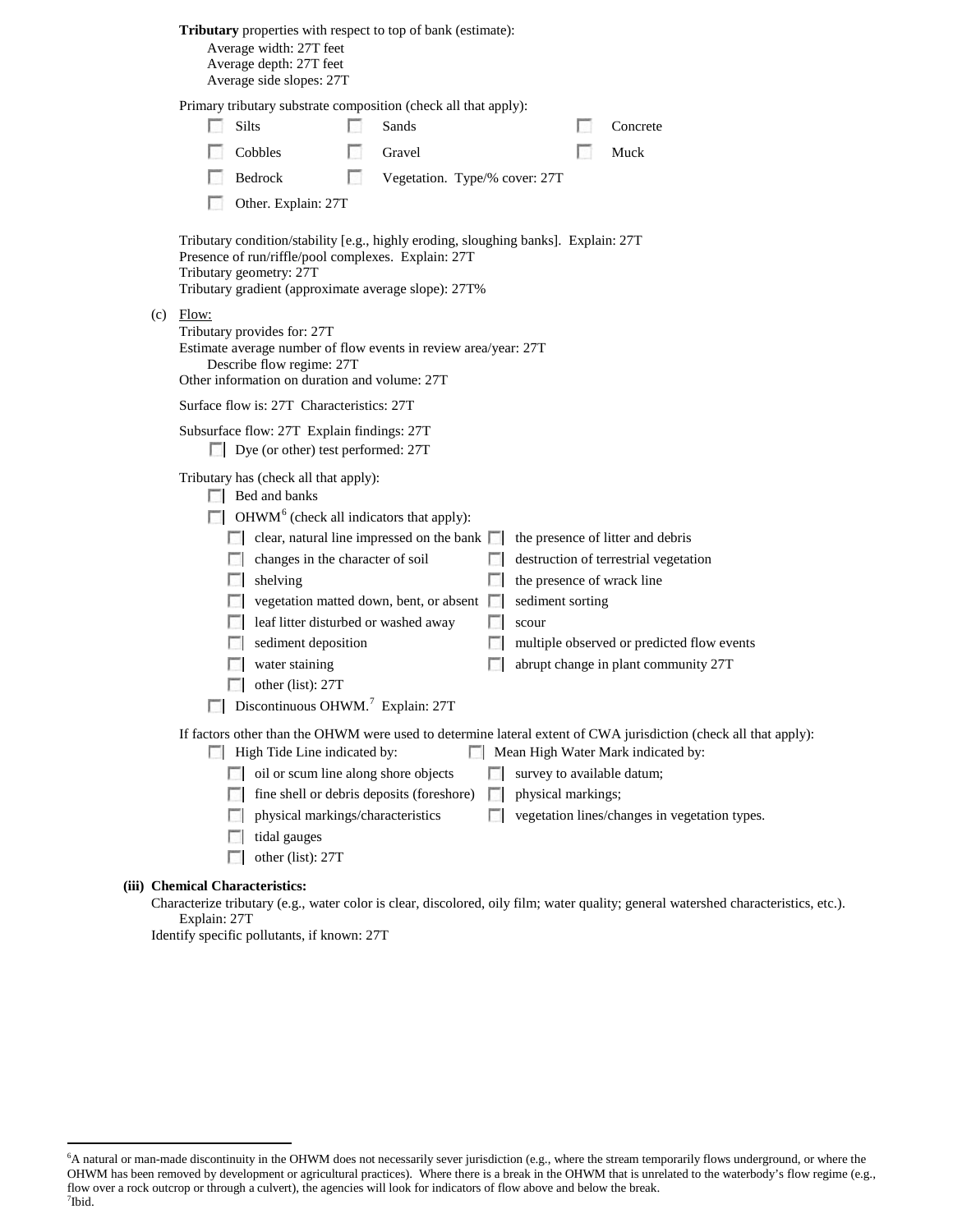#### **(iv) Biological Characteristics. Channel supports (check all that apply):**

- Riparian corridor. Characteristics (type, average width): 27T
- Wetland fringe. Characteristics: 27T
- Habitat for:
	- Federally Listed species. Explain findings: 27T
	- Fish/spawn areas. Explain findings: 27T
	- Other environmentally-sensitive species. Explain findings: 27T
	- Aquatic/wildlife diversity. Explain findings: 27T

#### **2. Characteristics of wetlands adjacent to non-TNW that flow directly or indirectly into TNW**

### **(i) Physical Characteristics:**

- (a) General Wetland Characteristics: Properties: Wetland size: 27T acres Wetland type. Explain: 27T Wetland quality. Explain: 27T Project wetlands cross or serve as state boundaries. Explain: 27T
- (b) General Flow Relationship with Non-TNW: Flow is: 27T Explain: 27T

Surface flow is: 27T Characteristics: 27T

Subsurface flow: 27T Explain findings: 27T

Dye (or other) test performed: 27T

## (c) Wetland Adjacency Determination with Non-TNW:

- $\Box$  Directly abutting
- $\Box$  Not directly abutting
	- Discrete wetland hydrologic connection. Explain: 27T
	- Ecological connection. Explain: 27T
	- Separated by berm/barrier. Explain: 27T

#### (d) Proximity (Relationship) to TNW

Project wetlands are 27T river miles from TNW. Project waters are 27T aerial (straight) miles from TNW. Flow is from: 27T Estimate approximate location of wetland as within the 27T floodplain.

#### **(ii) Chemical Characteristics:**

Characterize wetland system (e.g., water color is clear, brown, oil film on surface; water quality; general watershed characteristics; etc.). Explain: 27T

Identify specific pollutants, if known: 27T

#### **(iii) Biological Characteristics. Wetland supports (check all that apply):**

- Riparian buffer. Characteristics (type, average width): 27T
- Vegetation type/percent cover. Explain: 27T
- **Habitat for:** 
	- Federally Listed species. Explain findings: 27T
	- Fish/spawn areas. Explain findings: 27T
	- Other environmentally-sensitive species. Explain findings: 27T
	- Aquatic/wildlife diversity. Explain findings: 27T

#### **3. Characteristics of all wetlands adjacent to the tributary (if any)**

All wetland(s) being considered in the cumulative analysis: 27T

Approximately (27T) acres in total are being considered in the cumulative analysis.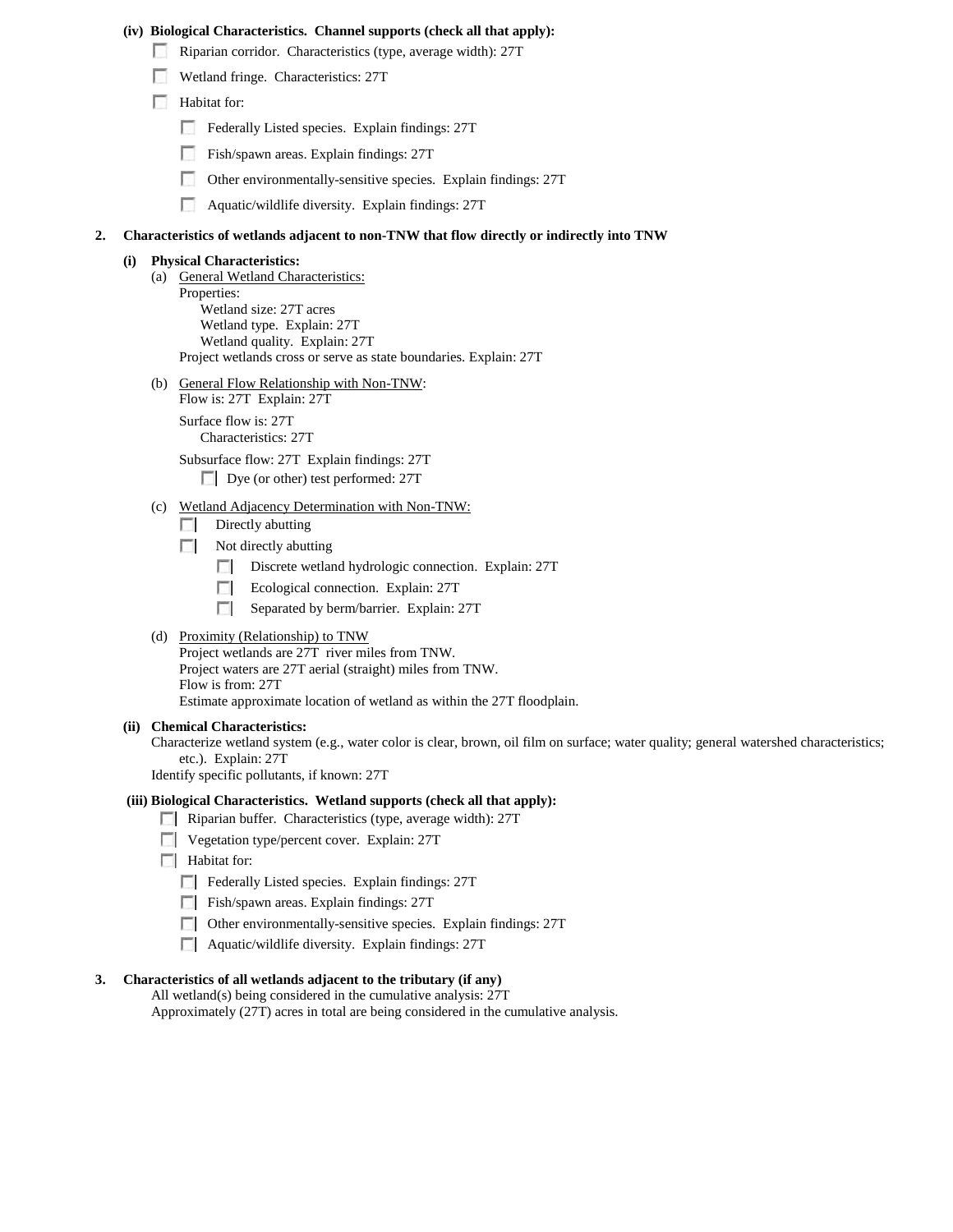For each wetland, specify the following:

| Directly abuts? $(Y/N)$ | Size (in acres) | Directly abuts? $(Y/N)$ | Size (in acres) |
|-------------------------|-----------------|-------------------------|-----------------|
| 27T                     | 27T             | 27T                     | 27T             |
| 2.7T                    | 27T             | 27T                     | 27T             |
| 27T                     | 27T             | 27T                     | 27T             |
| 27T                     | クワエ             | 27T                     | 27T             |

Summarize overall biological, chemical and physical functions being performed: 27T

## **C. SIGNIFICANT NEXUS DETERMINATION**

**A significant nexus analysis will assess the flow characteristics and functions of the tributary itself and the functions performed by any wetlands adjacent to the tributary to determine if they significantly affect the chemical, physical, and biological integrity of a TNW. For each of the following situations, a significant nexus exists if the tributary, in combination with all of its adjacent wetlands, has more than a speculative or insubstantial effect on the chemical, physical and/or biological integrity of a TNW. Considerations when evaluating significant nexus include, but are not limited to the volume, duration, and frequency of the flow of water in the tributary and its proximity to a TNW, and the functions performed by the tributary and all its adjacent wetlands. It is not appropriate to determine significant nexus based solely on any specific threshold of distance (e.g. between a tributary and its adjacent wetland or between a tributary and the TNW). Similarly, the fact an adjacent wetland lies within or outside of a floodplain is not solely determinative of significant nexus.** 

### **Draw connections between the features documented and the effects on the TNW, as identified in the** *Rapanos* **Guidance and discussed in the Instructional Guidebook. Factors to consider include, for example:**

- Does the tributary, in combination with its adjacent wetlands (if any), have the capacity to carry pollutants or flood waters to TNWs, or to reduce the amount of pollutants or flood waters reaching a TNW?
- Does the tributary, in combination with its adjacent wetlands (if any), provide habitat and lifecycle support functions for fish and other species, such as feeding, nesting, spawning, or rearing young for species that are present in the TNW?
- Does the tributary, in combination with its adjacent wetlands (if any), have the capacity to transfer nutrients and organic carbon that support downstream foodwebs?
- Does the tributary, in combination with its adjacent wetlands (if any), have other relationships to the physical, chemical, or biological integrity of the TNW?

#### *Note: the above list of considerations is not inclusive and other functions observed or known to occur should be documented below:*

- **1. Significant nexus findings for non-RPW that has no adjacent wetlands and flows directly or indirectly into TNWs.** Explain findings of presence or absence of significant nexus below, based on the tributary itself, then go to Section III.D: 27T
- **2. Significant nexus findings for non-RPW and its adjacent wetlands, where the non-RPW flows directly or indirectly into TNWs.**  Explain findings of presence or absence of significant nexus below, based on the tributary in combination with all of its adjacent wetlands, then go to Section III.D: 27T
- **3. Significant nexus findings for wetlands adjacent to an RPW but that do not directly abut the RPW.** Explain findings of presence or absence of significant nexus below, based on the tributary in combination with all of its adjacent wetlands, then go to Section III.D: 27T

## **D. DETERMINATIONS OF JURISDICTIONAL FINDINGS. THE SUBJECT WATERS/WETLANDS ARE (CHECK ALL THAT APPLY):**

- **1. TNWs and Adjacent Wetlands.** Check all that apply and provide size estimates in review area:
	- TNWs: 27T linear feet 27T width (ft), Or, 27T acres.
	- **Wetlands adjacent to TNWs: 27T 0.19 acres.**

## **2. RPWs that flow directly or indirectly into TNWs.**

- Tributaries of TNWs where tributaries typically flow year-round are jurisdictional. Provide data and rationale indicating that tributary is perennial: 27T.
- Tributaries of TNW where tributaries have continuous flow "seasonally" (e.g., typically three months each year) are jurisdictional. Data supporting this conclusion is provided at Section III.B. Provide rationale indicating that tributary flows seasonally: 27T.

Provide estimates for jurisdictional waters in the review area (check all that apply):

- $\Box$  Tributary waters: 27T linear feet 27T width (ft).
- Other non-wetland waters: 27T acres.

Identify type(s) of waters: 27T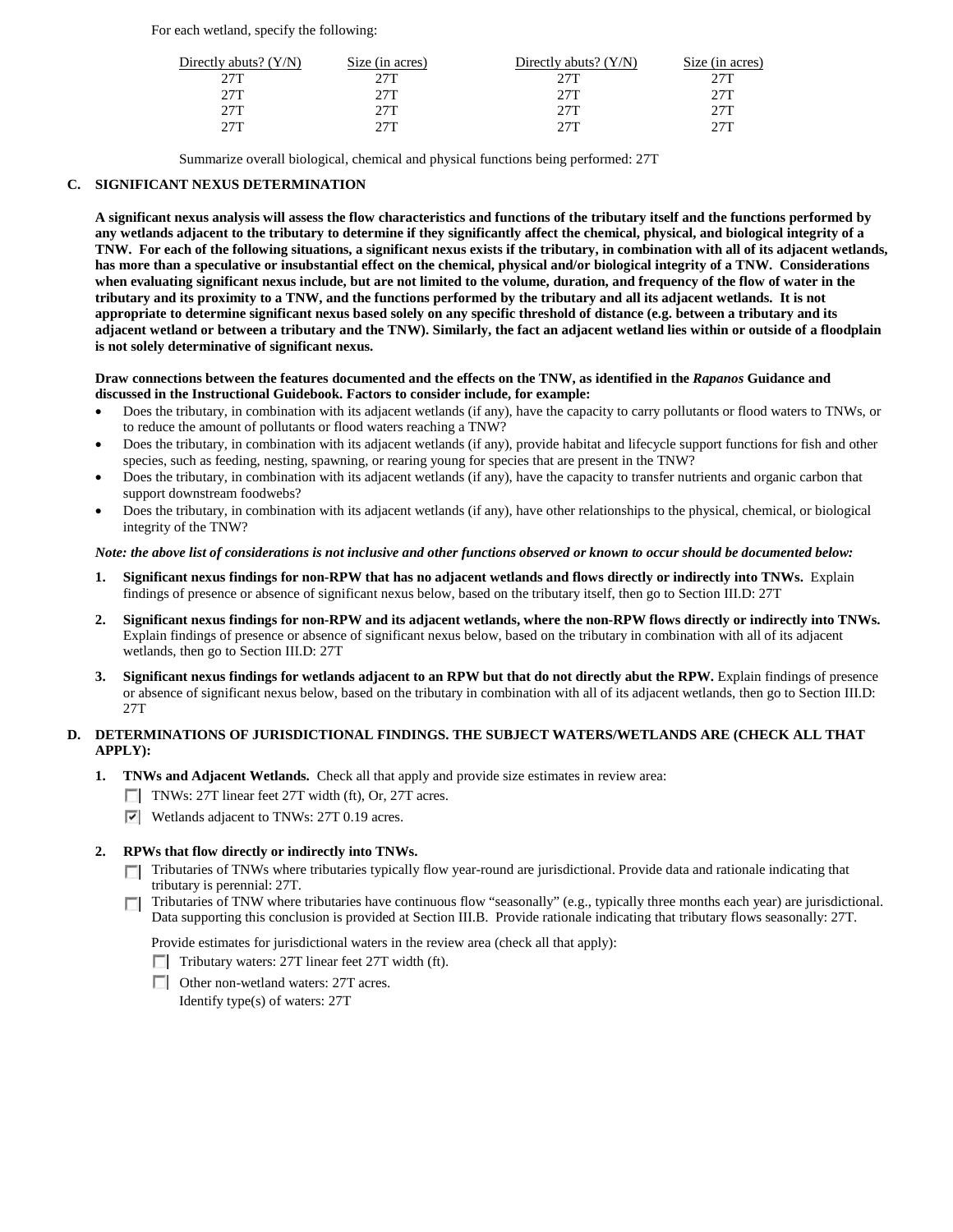# **3. Non-RPWs[8](#page-5-0) that flow directly or indirectly into TNWs.**

Waterbody that is not a TNW or an RPW, but flows directly or indirectly into a TNW, and it has a significant nexus with a TNW is jurisdictional. Data supporting this conclusion is provided at Section III.C.

Provide estimates for jurisdictional waters within the review area (check all that apply):

- $\Box$  Tributary waters: 27T linear feet 27T width (ft).
- Other non-wetland waters: 27T acres. Identify type(s) of waters: 27T

## **4. Wetlands directly abutting an RPW that flow directly or indirectly into TNWs.**

- Wetlands directly abut RPW and thus are jurisdictional as adjacent wetlands.
	- Wetlands directly abutting an RPW where tributaries typically flow year-round. Provide data and rationale indicating that tributary is perennial in Section III.D.2, above. Provide rationale indicating that wetland is directly abutting an RPW: 27T
	- Wetlands directly abutting an RPW where tributaries typically flow "seasonally." Provide data indicating that tributary is seasonal in Section III.B and rationale in Section III.D.2, above. Provide rationale indicating that wetland is directly abutting an RPW: **27T**

Provide acreage estimates for jurisdictional wetlands in the review area: 27T acres.

### **5. Wetlands adjacent to but not directly abutting an RPW that flow directly or indirectly into TNWs.**

Wetlands that do not directly abut an RPW, but when considered in combination with the tributary to which they are n. adjacent and with similarly situated adjacent wetlands, have a significant nexus with a TNW are jurisidictional. Data supporting this conclusion is provided at Section III.C.

Provide acreage estimates for jurisdictional wetlands in the review area: 27T acres.

### **6. Wetlands adjacent to non-RPWs that flow directly or indirectly into TNWs.**

 $\Box$  Wetlands adjacent to such waters, and have when considered in combination with the tributary to which they are adjacent and with similarly situated adjacent wetlands, have a significant nexus with a TNW are jurisdictional. Data supporting this conclusion is provided at Section III.C.

Provide estimates for jurisdictional wetlands in the review area: 27T acres.

## **7. Impoundments of jurisdictional waters. [9](#page-5-1)**

As a general rule, the impoundment of a jurisdictional tributary remains jurisdictional.

- Demonstrate that impoundment was created from "waters of the U.S.," or
- Demonstrate that water meets the criteria for one of the categories presented above (1-6), or
- n Demonstrate that water is isolated with a nexus to commerce (see E below).

### **E. ISOLATED [INTERSTATE OR INTRA-STATE] WATERS, INCLUDING ISOLATED WETLANDS, THE USE, DEGRADATION OR DESTRUCTION OF WHICH COULD AFFECT INTERSTATE COMMERCE, INCLUDING ANY SUCH WATERS (CHECK ALL THAT APPLY):[10](#page-5-2)**

which are or could be used by interstate or foreign travelers for recreational or other purposes.

- from which fish or shellfish are or could be taken and sold in interstate or foreign commerce.
- $\Box$  which are or could be used for industrial purposes by industries in interstate commerce.
- **Interstate isolated waters. Explain: 27T**
- Other factors.Explain: 27T

#### **Identify water body and summarize rationale supporting determination:** 27T

Provide estimates for jurisdictional waters in the review area (check all that apply):

Tributary waters: 27T linear feet 27T width (ft).

**Other non-wetland waters: 27T acres.** 

Identify type(s) of waters: 27T

m. Wetlands: 27T acres.

 $\frac{1}{8}$ 

<span id="page-5-0"></span> ${}^{8}$ See Footnote # 3.<br>9 To complete the analysis refer to the key in Section III.D.6 of the Instructional Guidebook.

<span id="page-5-2"></span><span id="page-5-1"></span><sup>&</sup>lt;sup>10</sup> Prior to asserting or declining CWA jurisdiction based solely on this category, Corps Districts will elevate the action to Corps and EPA HQ for review consistent with the process described in the Corps/EPA *Memorandum Regarding CWA Act Jurisdiction Following Rapanos.*